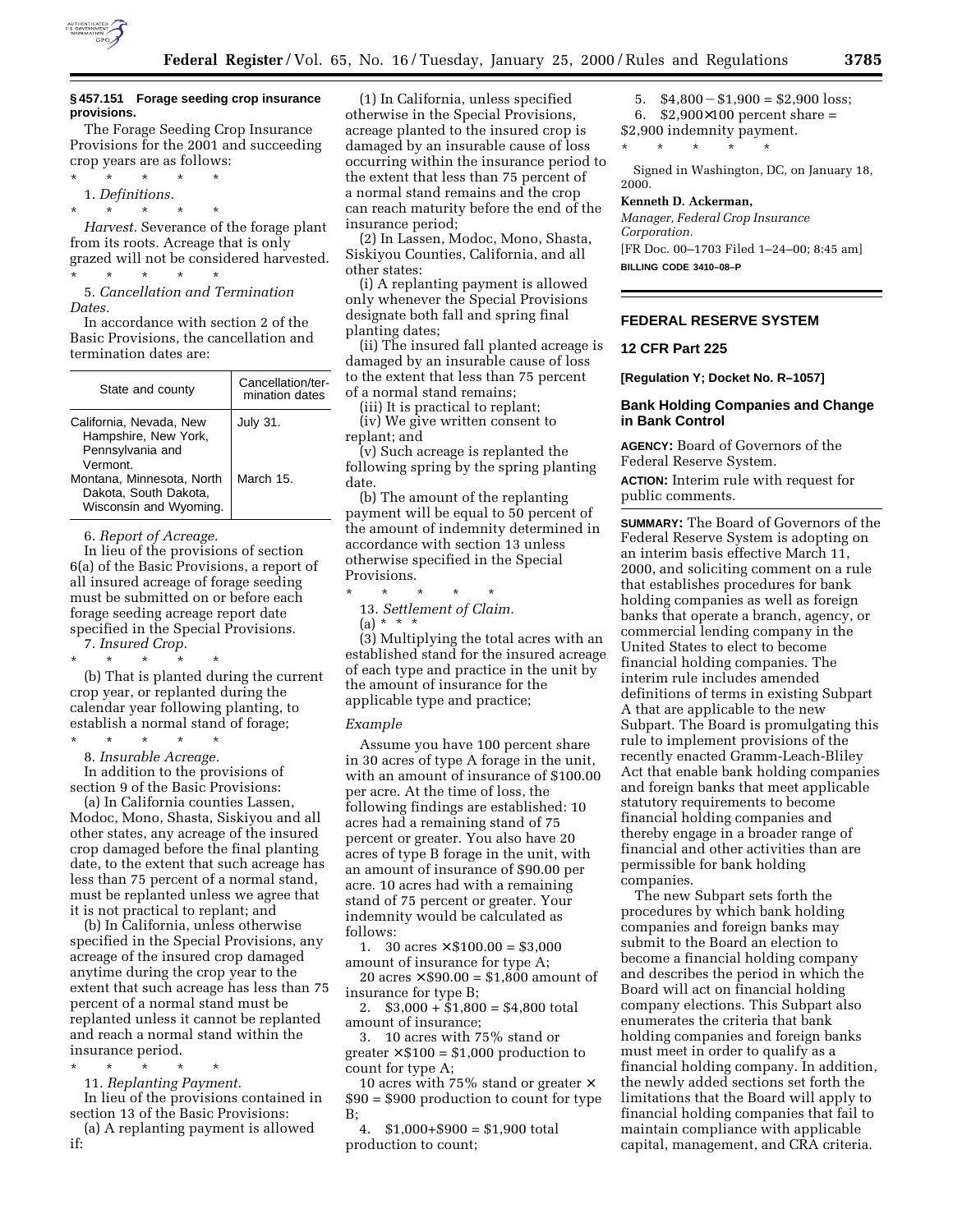The Board has promulgated this Subpart on an interim basis, effective on March 11, 2000, in order to allow bank holding companies and foreign banks that meet applicable qualifications to become financial holding companies as soon as possible following the effective date of the relevant provisions of the Gramm-Leach-Bliley Act. The Board will allow bank holding companies and foreign banks to file elections in anticipation of the effective date of the Act and the interim rule and will review elections as promptly as possible after the effective date. The Board anticipates that as soon as March 13, 2000, the Board will begin notifying qualifying companies that elections filed in accordance with the interim rule are effective. This will enable companies that the Board determines qualify as financial holding companies to take advantage of the new powers granted by the Gramm-Leach-Bliley Act as early as March 13, 2000, which is the first business day following the effective date of the financial holding company provisions of the Act.

The Board solicits comments on all aspects of the interim rule and will amend the rule as appropriate in response to comments received. **DATES:** This interim rule is effective on March 11, 2000. Comments must be received by March 27, 2000. **ADDRESSES:** Comments should refer to docket number R–1057 and should be sent to Ms. Jennifer J. Johnson, Secretary, Board of Governors of the Federal Reserve System, 20th Street and Constitution Avenue, N.W., Washington, D.C. 20551. Comments addressed to Ms. Johnson also may be delivered to the Board's mail room between the hours of 8:45 a.m. and 5:15 p.m. and, outside of those hours, to the Board's security control room. Both the mail room and the security control room are accessible from the Eccles Building courtyard entrance, located on 20th Street between Constitution Avenue and C Street, N.W. Members of the public may inspect comments in Room MP– 500 of the Martin Building between 9:00 a.m. and 5:00 on weekdays.

#### **FOR FURTHER INFORMATION CONTACT:**

Thomas M. Corsi, Managing Senior Counsel (202/452–3275), Ann E. Misback, Managing Senior Counsel (202/452–3788), Christopher W. Clubb, Counsel (202/452–3904), or Adrianne G. Threatt, Attorney (202/452–3554), Legal Division; Betsy Cross, Assistant Director (202/452–2574) or Melissa W. Clark, Manager, Global/International Applications (202/452–2277), Division of Banking Supervision and Regulation; Board of Governors of the Federal

Reserve System, 20th Street and Constitution Avenue, N.W., Washington, D.C. 20551.

# **SUPPLEMENTARY INFORMATION:**

#### **Background**

Title I of the Gramm-Leach-Bliley Act (Pub. L. No. 106–102, 113 Stat. 1338 (1999)) repeals sections 20 and 32 of the Glass-Steagall Act (12 U.S.C. §§ 377 and 78, respectively) and is intended to facilitate affiliations among banks, securities firms, insurance firms, and other financial companies. To further this goal, the Gramm-Leach-Bliley Act amends section 4 of the Bank Holding Company Act (12 U.S.C. § 1843) (''BHC Act'') to authorize bank holding companies and foreign banks that qualify as ''financial holding companies'' to engage in securities, insurance and other activities that are financial in nature or incidental to a financial activity. The activities of bank holding companies and foreign banks that are not financial holding companies would continue to be limited to activities authorized currently under the BHC Act, such as activities that the Board previously has determined in regulations and orders issued under section 4(c)(8) of the BHC Act to be closely related to banking and permissible for bank holding companies.

The Gramm-Leach-Bliley Act defines a financial holding company as a bank holding company that meets certain eligibility requirements. In order for a bank holding company to become a financial holding company and be eligible to engage in the new activities authorized under the Gramm-Leach-Bliley Act, the Act requires that all depository institutions controlled by the bank holding company be well capitalized and well managed. With regard to a foreign bank that operates a branch or agency or owns or controls a commercial lending company in the United States, the Act requires the Board to apply comparable capital and management standards that give due regard to the principle of national treatment and equality of competitive opportunity.

To become a financial holding company, the Gramm-Leach-Bliley Act requires a bank holding company to submit to the Board a declaration that the company elects to be a financial holding company and a certification that all of the depository institutions controlled by the company are well capitalized and well managed. The Act also provides that a bank holding company's election to become a financial holding company will not be effective if the Board finds that, as of the

date the company submits its election to the Board, not all of the insured depository institutions controlled by the company have achieved at least a ''satisfactory'' rating at the most recent examination of the institution under the Community Reinvestment Act (12 U.S.C. § 2903 *et seq.*) (''CRA'').

The Gramm-Leach-Bliley Act grants the Board discretion to impose limitations on the conduct or activities of any financial holding company that controls a depository institution that does not remain both well capitalized and well managed following the company's election to be a financial holding company. The Act also requires the Board to prohibit a financial holding company from commencing additional activities under new subsection 4(k) or 4(n) of the BHC Act, or from acquiring control of companies engaged in such activities, if any insured depository institution controlled by the company fails to maintain at least a satisfactory CRA rating.

### **Interim Rule**

In order to implement the provisions of the Gramm-Leach-Bliley Act governing the creation and conduct of financial holding companies, the Board is amending its Regulation Y by adding a Subpart I that (a) defines the term ''financial holding company'' and establishes procedures by which a bank holding company may become a financial holding company; (b) enumerates the criteria a bank holding company must meet in order for the Board to determine that an election is effective and describes the period within which the Board will act on an election; (c) sets forth the consequences if any depository institution controlled by a financial holding company fails to remain well capitalized and well managed, or if any insured depository institution controlled by the financial holding company fails to maintain at least a satisfactory CRA rating; and (d) specifically addresses procedures and requirements applicable to foreign banking organizations that seek to be treated as financial holding companies.

The Board welcomes comment on all parts of the interim rule.

## *Section 225.81 What is a Financial Holding Company?*

The Gramm-Leach-Bliley Act defines a financial holding company as a bank holding company that meets certain specific requirements. In accordance with the Act, section 225.81 provides that, in order to qualify as a financial holding company, all depository institutions controlled by the company at the time of the election must be and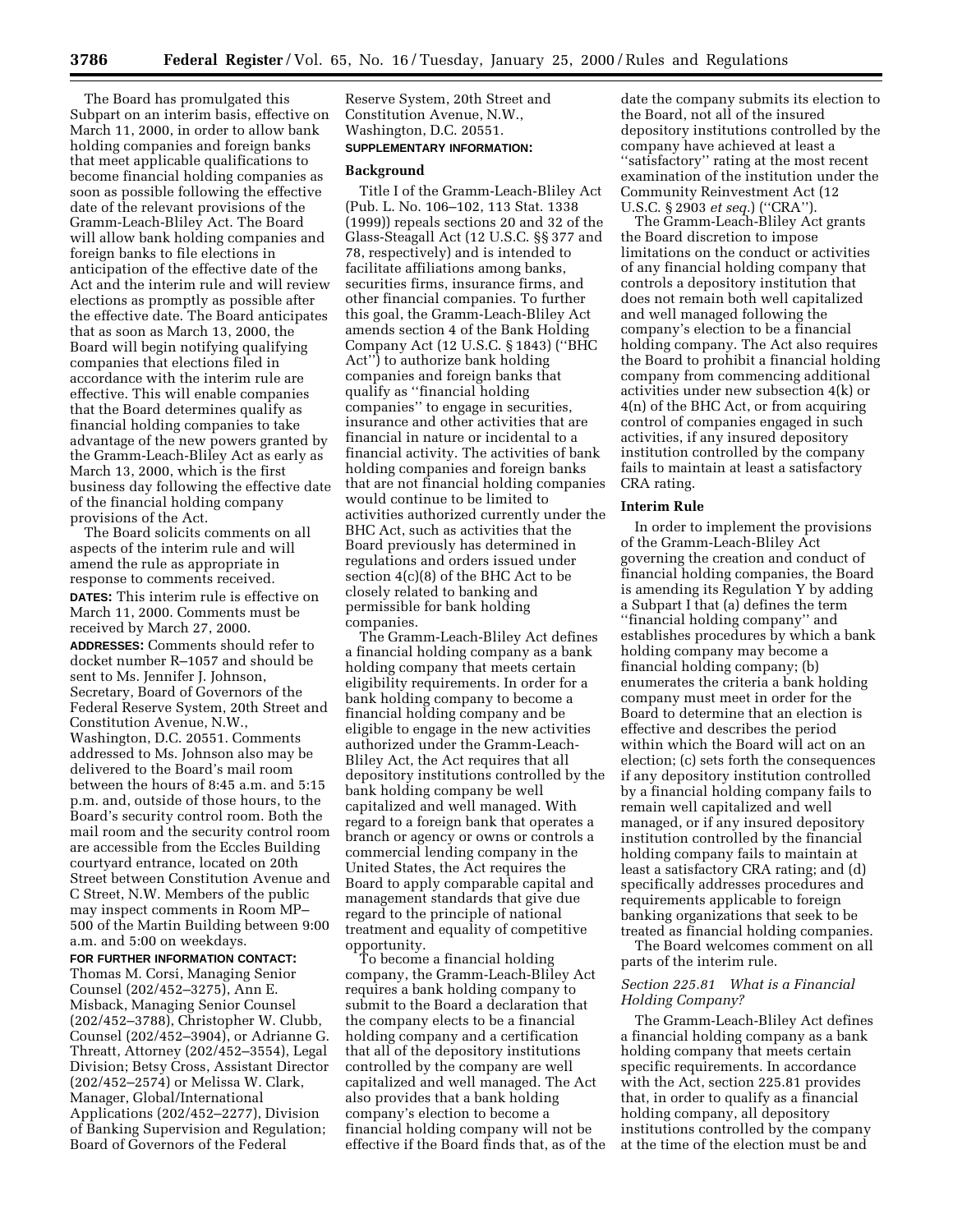remain well capitalized and well managed, and the company must have made an effective election to become a financial holding company as described in section 225.82. The definition of the terms ''well capitalized'' and ''well managed'' are described below and are based on specific capital levels and examination ratings.

## *Section 225.82 How Does a Company Elect to Become a Financial Holding Company?*

Subsection (a) provides that a bank holding company wishing to become a financial holding company must file a written declaration with the Board stating that the bank holding company elects to be a financial holding company. The Board envisions that a company's election to become a financial holding company could be a short and simple document signed by an official or representative with authority to bind the company. Subsection (b) sets forth the information required as part of a declaration, which is limited to information about the location and capital position of each of the depository institutions controlled by the company, and a certification that each such institution is both well capitalized and well managed as of the date the election is filed.

The Gramm-Leach-Bliley Act provides that an election to be a financial holding company is ineffective if the Board finds, within a specified period, that any insured depository institution controlled by the bank holding company (other than a recently acquired institution) does not have at least a satisfactory CRA performance rating. Subsection (c) implements this provision. The interim rule also provides that an election is ineffective if the Board finds during this period that any depository institution controlled by the bank holding company is not well managed and well capitalized, as these terms are objectively defined, as of the date of the election.

The Board recognizes that there may be instances in which a bank holding company meets the statutory requirements to be a financial holding company but on a consolidated basis is not well capitalized and well managed or does not have adequate financial or managerial resources to conduct financial activities in a safe and sound manner. Under these circumstances, the Board may have significant supervisory concerns about the ability of the company to conduct additional activities or make additional acquisitions. Subsection (d) reserves the general supervisory authority of the Board to restrict or limit the

commencement or conduct of activities or acquisitions of a financial holding company if the Board finds that the financial holding company lacks the financial or managerial strength to engage in new activities, make new acquisitions, or retain ownership of companies engaged in financial activities.

Subsection (e) describes circumstances under which the Gramm-Leach-Bliley Act allows the Board to exclude an insured depository institution when reviewing whether a bank holding company meets the applicable CRA requirement for financial holding companies. As provided in the Act, the Board will not consider institutions acquired by the company within the 12-month period preceding an election to be a financial holding company for purposes of the CRA criteria provided that (i) the bank holding company has submitted a plan to the appropriate Federal banking agency for the institution to take actions necessary to achieve at least a ''satisfactory'' rating at the next CRA examination, and (ii) the appropriate Federal banking agency has accepted that plan.

Subsection (f) provides that, as a general matter, an election by a bank holding company to become a financial holding company will be effective on the 31st day after the election was received by the appropriate Federal Reserve Bank, unless the Board has notified the bank holding company prior to that date that its election is ineffective because an institution controlled by the company fails to meet an applicable requirement. The interim rule provides that the Board or the appropriate Federal Reserve Bank may affirmatively notify a bank holding company that an election is effective at any time during that 30-day period.

As noted above, the Board proposes to adopt the proposed rule on an interim basis, effective March 11, 2000 (which is the effective date of the financial holding company provisions of the Gramm-Leach-Bliley Act). This will allow bank holding companies and foreign banks that meet the qualifications to be financial holding companies to take advantage of the new authority granted by the Gramm-Leach-Bliley Act as soon as possible following the effective date of the relevant provisions of the Act.

The Board also proposes to allow bank holding companies and foreign banks to file elections to become financial holding companies immediately in anticipation of the effective date of the Act and interim rule. These elections will be considered

to be made as of March 11, 2000, and must certify compliance with all applicable capital and management criteria as of March 11, 2000. While the 30-day period for ineligibility decisions does not begin on any election until the effective date of the Act, the Board will endeavor on March 13, 2000, which is the first business day following the effective date of the financial holding company provisions of the Act, to act on elections filed prior to February 15, 2000. The Board will act on all other elections as soon as practicable. Prior to the date that its election to become a financial holding company becomes effective, a bank holding company may not engage in the newly authorized activities described in new sections 4(k), 4(n), and 4(o) of the BHC Act.

Companies that are not now bank holding companies and seek to acquire a depository institution must still apply to the Board to become a bank holding company under section 3 of the BHC Act. A company may file a bank holding company application and a declaration to be a financial holding company at the same time. In that case, it is expected that the System would act to make the financial holding company election effective at the time the System acts on the underlying bank holding company application. Consequently, the company could become a financial holding company without filing a separate election after the company becomes a bank holding company.

# *Section 225.83 What Are the Consequences of Ceasing to Meet Applicable Capital and Management Requirements?*

This section implements the provisions of the Gramm-Leach-Bliley Act that apply when a depository institution controlled by an existing financial holding company ceases to be both well capitalized and well managed. Subsection (a) states that the Board will notify a company in writing if the Board finds that not all depository institutions controlled by the company are well capitalized and well managed. In recognition of the fact that a company may know that one of its subsidiary depository institutions has ceased to be well capitalized or well managed before the Board will have access to such data, subsection (b) requires companies to notify the Board of the institutions involved and the areas of noncompliance promptly upon becoming aware of that the institution no longer meets applicable capital or management criteria.

Subsection (c) provides that, within 45 days (plus any additional time that the Board may grant) after receiving a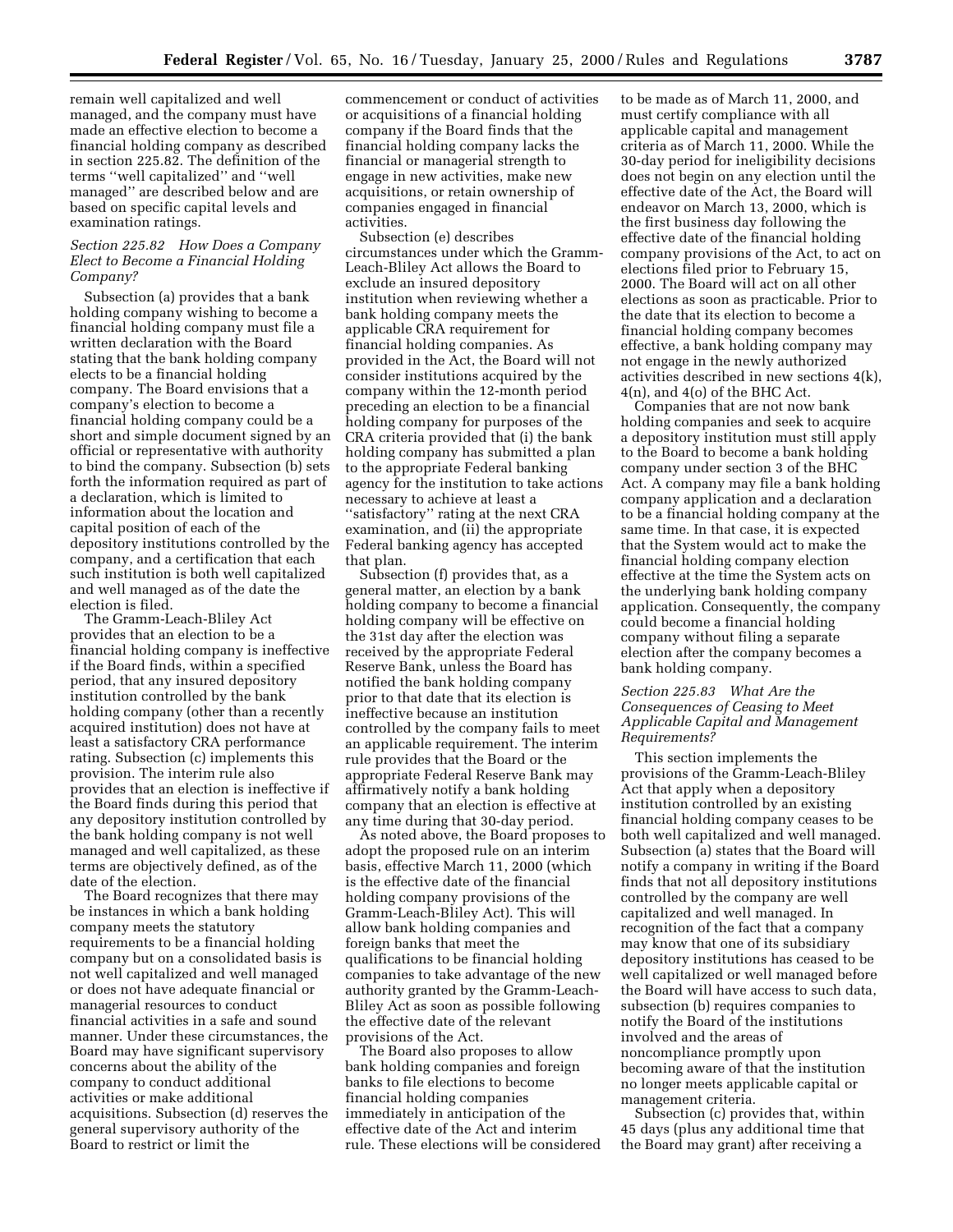notice of noncompliance from the Board, the company must execute an agreement with the Board to comply with applicable capital and management requirements. An agreement required by this subsection to correct a capital or management deficiency must explain the actions that the company will take to correct each deficiency, provide a schedule within which each action will be taken, provide any other information required by the Board, and be acceptable to the Board.

Until a company has corrected the conditions described in a notice provided by the Board under subsection (a), the Gramm-Leach-Bliley Act allows the Board to impose any limitations on the conduct or activities of the company or any of its affiliates as the Board deems to be appropriate and consistent with the purposes of the BHC Act. In particular, subsection (d) states that, until the Board determines that all deficiencies have been corrected, a company may not engage in any additional activity or acquire control or shares of any company under section 4(k) of the BHC Act without prior approval from the Board.

Subsection (e) provides that, if the conditions giving rise to a notice of noncompliance are not corrected within 180 days (or such longer period permitted by the Board), the Board may order the company to divest its subsidiary depository institutions. A company may comply with an order to divest by instead ceasing to engage in activities that are permissible only for financial holding companies. The Board's ability to require divestitures and impose limitations on financial holding companies that fail to meet the capital and management requirements is in addition to, not in lieu of, the Board's ability to take supervisory actions and enforce compliance with applicable provisions of law under section 8 of the BHC Act and section 8 of the Federal Deposit Insurance Act (12 U.S.C. 1818).

*Section 225.84 What Are the Consequences of Ceasing to Maintain a Satisfactory or Better Rating Under the Community Reinvestment Act at All Insured Depository Institution Subsidiaries?*

The Gramm-Leach-Bliley Act requires the Board to prohibit a financial holding company from commencing any additional activity under sections 4(k) or 4(n) of the BHC Act, or from acquiring control of a company engaged in activities under those sections, if any insured depository institution controlled by the company receives a rating of less than ''satisfactory'' under the CRA. Subsection (a) provides that a

financial holding company is deemed to have received notice that these prohibitions are in effect at the time the appropriate Federal banking agency for any insured depository institution controlled by the company or the Board notifies the institution or company that the institution has received a rating of "needs to improve" or "substantial noncompliance'' under the CRA. The prohibitions will continue to apply until such time as each insured depository institution controlled by the company has received at least a ''satisfactory'' rating at its most recent examinations under the CRA.

This prohibition does not prevent a financial holding company from making additional investments as part of merchant banking, investment banking, or insurance company investment activities pursuant to section  $4(k)(4)(H)$ or 4(k)(4)(I) of the BHC Act, provided that the company was lawfully engaged in the merchant banking, investment banking, or insurance company investment activity prior to the time that one of its insured depository institutions received less than a ''satisfactory'' rating under the CRA and the Board has not prohibited or limited these activities.

Under the Gramm-Leach-Bliley Act, financial holding companies that do not comply with the CRA requirement are not prohibited from making acquisitions or engaging in activities that meet the more narrow ''closely related to banking'' standard pursuant to 4(c)(8). Financial holding companies that seek to engage in activities or make acquisitions pursuant to section 4(c)(8) of the BHC Act must, however, comply with the requirements of that section as well as the notice and approval requirements of section 4(j).

# *Section 225.90 What are the Requirements for a Foreign Bank to be Treated as a Financial Holding Company?*

A foreign bank that is a bank holding company because it owns a subsidiary bank in the United States must comply with the same requirements as any other bank holding company that elects to be a financial holding company. Most foreign banks, however, do not own subsidiary banks in the United States; instead, they operate through branches that are part of the foreign bank itself. 1 If a foreign bank operates a U.S. branch, the foreign bank (and any company that

controls the foreign bank) is subject to the BHC Act as if the foreign bank or company were a bank holding company. Such foreign banks may, like U.S. bank holding companies, also elect to be treated as financial holding companies and thereby be able to engage in the new financial activities.

Under the Gramm-Leach-Bliley Act, a company qualifies to be a financial holding company only if its insured bank and thrift subsidiaries are well capitalized and well managed. These standards are not by their terms applicable to the branches of a foreign bank. Consequently, the Act provides that ''the Board shall apply comparable capital and management standards to a foreign bank that operates a branch \* \* \* in the United States giving due regard to the principle of national treatment and equality of competitive opportunity.'' The provision is necessary because it would be competitively harmful if a foreign bank that conducts a banking business in the United States in direct competition with U.S. banks could be treated as a financial holding company without meeting standards comparable to those applicable to U.S. banks. Without such a provision, a foreign bank could make securities and insurance acquisitions without meeting standards comparable to those applicable to U.S. banks, simply because the foreign bank conducts its U.S. banking business through a branch rather than through a subsidiary bank.

As described below, the Board is proposing to adopt standards and procedures that establish a flexible approach to carry out the statutory requirement for comparability of capital and management standards while, at the same time, assuring national treatment and equality of competitive opportunity for foreign banks operating in the United States.

Section 225.90 of the new Subpart sets forth the capital and management standards that foreign banks that maintain a branch, agency, or commercial lending company in the United States must meet in order to be considered to be ''well capitalized'' and ''well managed'' for purposes of being treated as financial holding companies. Under section 225.90, in order for a foreign bank or company to be treated as a financial holding company, the foreign bank must be well capitalized and well managed in accordance with standards comparable to those required of U.S. banks as determined by the Board, taking into account certain financial factors that may affect the analysis of capital and management.

<sup>&</sup>lt;sup>1</sup>A foreign bank that operates a branch, agency or commercial lending company subsidiary in the United States is subject to the BHC Act as if it were a bank holding company. In this notice, the term ''branch'' is used to include all three forms of operation.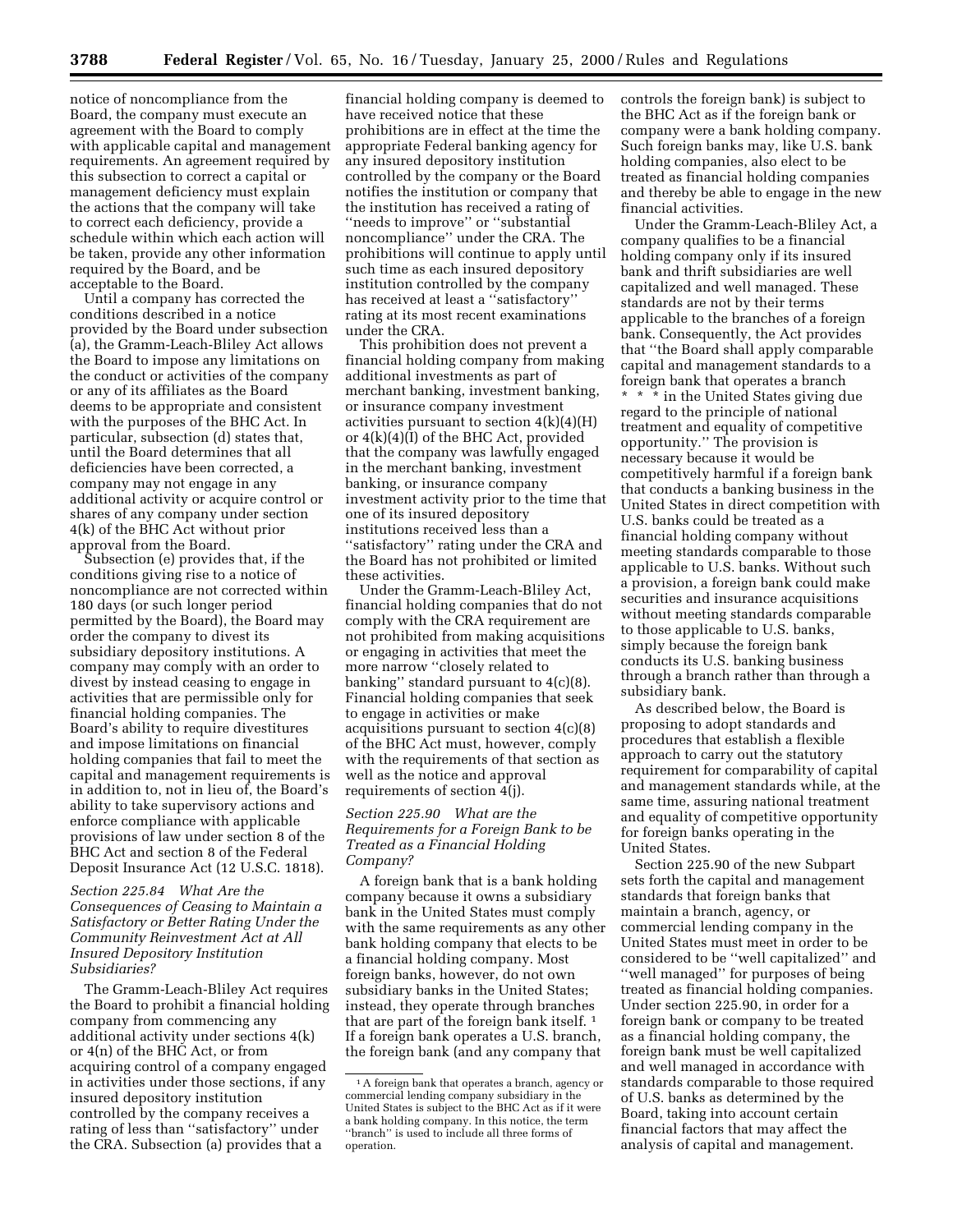Section 225.90 provides two methods under which a foreign bank may be considered well capitalized. The first method is applicable to foreign banks whose home country supervisors have adopted risk-based capital standards consistent with the Capital Accord of the Basel Committee on Banking Supervision (Basel Accord). Under this method, the foreign bank's total and Tier 1 risk-based capital ratios, as calculated under its home country standard, must be at least 6 percent for Tier 1 capital to total risk-based assets and 10 percent for total capital to riskbased assets.

In addition, section 225.90 requires that the foreign bank's ratio of Tier 1 capital to total assets must be at least 3 percent. The Board solicits comment on this requirement. The Board believes that the imposition of a leverage ratio requirement on a foreign bank maintaining a branch, agency, or commercial lending company in the United States and that elects to be treated as a financial holding company is appropriate in order to ensure that the capital standards applicable to foreign banking organizations are comparable to those for domestic depository institutions. In addition, the Board believes that imposing a 3 percent leverage ratio requirement, rather than the 5 percent required for domestic depository institutions, is appropriate in recognition of the fact that foreign banks hold both banking and nonbanking operations under the foreign bank. Domestic bank holding companies, which also hold banking and nonbanking operations, are subject under Regulation Y to a minimum leverage ratio of 4 percent, or 3 percent if they have implemented the market risk amendment to the risk-based capital guidelines or have a composite supervisory rating of "1." Most internationally active foreign banks also follow the market risk guidelines.

The Board recognizes that many countries do not impose a leverage ratio or similar requirements. U.S. banks are, however, subject to a leverage ratio requirement and in order to assure comparability of capital standards, a leverage ratio requirement for foreign banks is being proposed.

The second method for a foreign banking organization to be considered well capitalized in section 225.90 applies to foreign banks whose home country supervisors have not adopted the Basel Accord standards and to any other foreign banking organizations that otherwise do not meet the standards set out under the first method. Any such institution may be considered ''well capitalized'' only by obtaining from the

Board a prior determination that its capital is otherwise comparable to the capital that would be required of a U.S. bank.

In order to qualify as well managed under section 225.90, each U.S. branch, agency, and commercial lending company of a foreign banking organization must have received at least a satisfactory composite rating at the most recent assessment. In addition, the home country supervisor of the foreign bank must consider the overall operations of the foreign bank to be satisfactory.

In determining whether a foreign bank is well capitalized and well managed, the Board may take into account the foreign bank's composition of capital, accounting standards, long-term debt ratings, reliance on government support to meet capital standards, the extent to which the foreign bank is subject to comprehensive consolidated supervision, and other factors that may affect the analysis of capital and management. The Board will consult with the home country supervisor for the foreign bank as appropriate. The information gathered under these factors will assist the Board in determining whether the foreign bank operates under capital and managerial standards that are comparable to those applied to U.S. banks. The Board expects that most foreign banks that elect to be treated as financial holding companies will be subject to comprehensive consolidated supervision. An election by a foreign bank that is not subject to comprehensive consolidated supervision will receive a more detailed review.

## *Section 225.91 How May a Foreign Bank Elect To be Treated as a Financial Holding Company?*

The procedures applicable to a foreign bank, or company that owns or controls the foreign bank, electing to become a financial holding company are similar to the procedures discussed above for domestic bank holding companies. The foreign bank or company must file a written declaration with the appropriate Reserve Bank that it elects to be treated as a financial holding company. The declaration must be accompanied by the risk-based and leverage capital ratios of the foreign bank as of the close of the most recent quarter and as of the close of the most recent audited reporting period, a certification that the foreign bank is well capitalized as of the date the foreign bank or company files its election, and a certification that the foreign bank is well managed as of the date the foreign bank or company files its election.

## *Section 225.92 How Does an Election by a Foreign Bank Become Effective?*

An election filed by a foreign bank or company to become a financial holding company under section 225.91 will not become effective until the Board notifies the foreign bank or company that the foreign bank meets the standards set out above. The Board will notify the foreign bank or company of its finding within 30 days of the filing of the written declaration, unless the Board determines that it does not have sufficient information on which to base a determination. Before filing an election to be treated as a financial holding company, a foreign bank or company may file with the Board a request for review of its qualifications to be treated as a financial holding company. The Board will endeavor to make a determination on such requests within 30 days of receipt.

An election filed by a foreign bank or company under this section will be effective only if the Board finds that the foreign bank is well capitalized and well managed in accordance with capital and management standards comparable to those required of U.S. banks owned by financial holding companies, and, in the case of a foreign bank that operates a branch in the United States that is federally insured, the branch received a rating of at least ''satisfactory'' under the CRA at its most recent examination.

# *Section 225.93 What are the Consequences of a Foreign Bank Failing to Continue to Meet Applicable Capital and Management Requirements?*

This section parallels section 225.83, with appropriate modifications. It sets forth the procedures to be followed in the event that a foreign bank that is treated as a financial holding company ceases to meet the applicable capital and management requirements. It provides for the execution of an agreement designed to bring the foreign bank back into compliance with the requirements of the regulation and permits the Board to impose certain limitations on the U.S. activities of such a foreign bank during any period of noncompliance. Finally, the section sets forth the consequences of a failure to correct the noncompliance within a period of 180 days. Such consequences could include termination of the foreign bank's U.S. branches and agencies and divestiture of its commercial lending company subsidiaries or ceasing to engage in the expanded activities permitted for financial holding companies.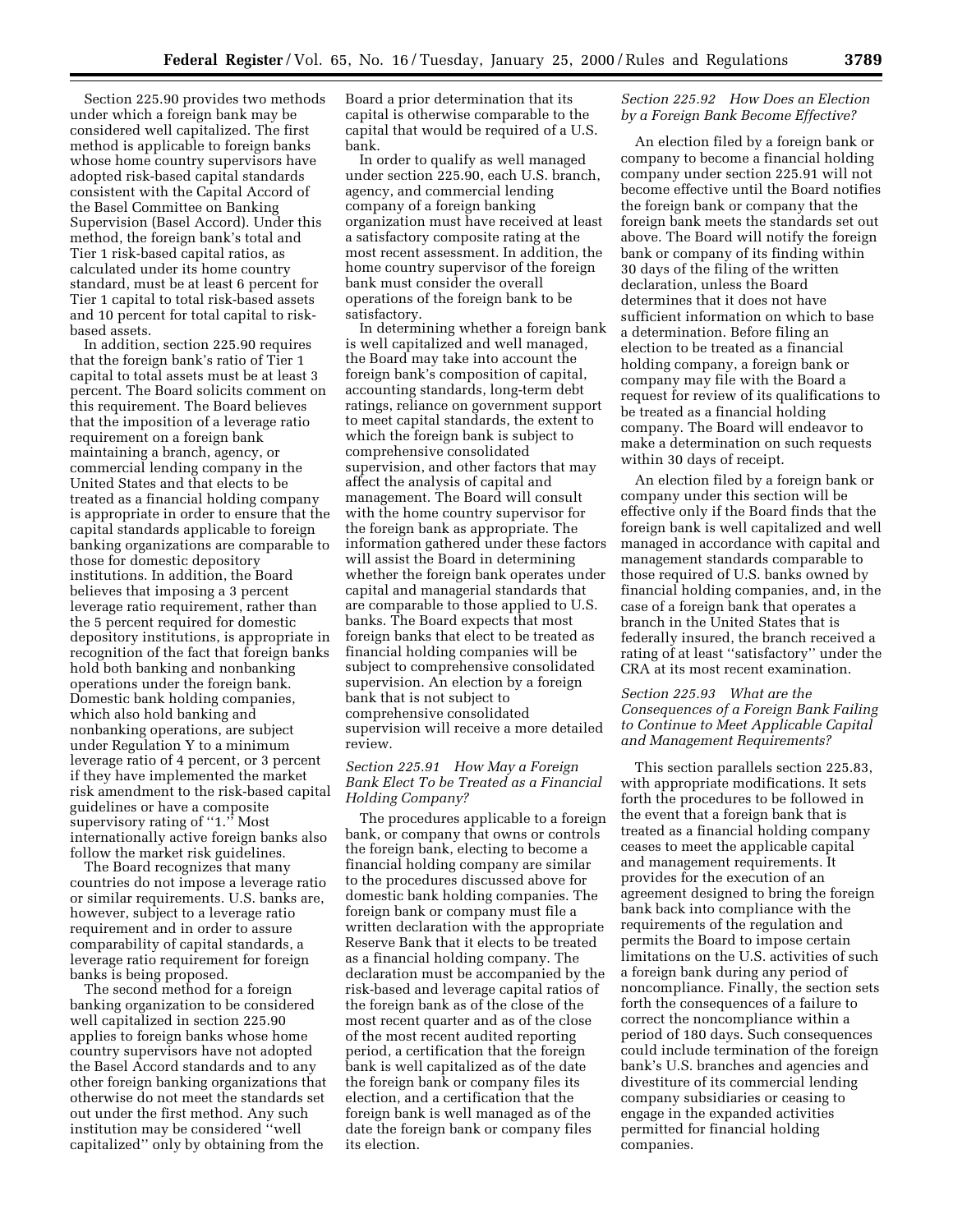## *Section 225.94 What are the Consequences of an Insured Branch Failing to Maintain a Satisfactory or Better Rating Under the Community Reinvestment Act?*

This section provides that the provisions of section 225.84, with appropriate modifications, apply to a foreign bank that operates an insured branch, and its parent, and that is treated as a financial holding. For these purposes, the insured branch is treated as an ''insured depository institution.''

### *Subpart A General Provisions; Section 225.2—Definitions*

The Board also is amending the definitions of ''well capitalized'' and ''well managed'' at sections 225.2(r)(2) and 225.2(s) to take account of the broader applicability of these definitions under the Gramm-Leach-Bliley Act. The definition of well capitalized has been amended to apply to all depository institutions, rather than insured depository institutions. The rule applies the same capital requirements to depository institutions that are not FDIC-insured for purposes of determining whether the institution is well capitalized as apply to insured depository institutions.

The definition of well managed has, in the case of depository institutions that have not received an examination rating, been amended in subparagraph (1)(ii) to allow the Board to determine that an institution is well managed after consulting with the appropriate Federal banking agency for the institution. In addition, the rule provides that a depository institution resulting from the merger of two or more institutions that are well managed would be considered to be well managed unless the Board determined otherwise after consulting with the appropriate Federal banking agency.

#### **Regulatory Flexibility Act Analysis**

In accordance with section 3(a) of the Regulatory Flexibility Act (5 U.S.C. 603(a)), the Board must publish an initial regulatory flexibility analysis with this interim regulation. This rule implements provisions of Title I of the Gramm-Leach-Bliley Act that allow entities that qualify as financial holding companies to engage in a broad range of securities, insurance, and other financial activities by providing the Board with a simple, postcommencement notice. The interim rule will enable bank holding companies and foreign banks that qualify as financial holding companies to engage in an expanded range of activities using a streamlined notification procedure.

The financial holding company election procedure described in this rule is voluntary, and the criteria set forth in the rule for an effective election filing are those required by the Gramm-Leach-Bliley Act. The Board has established a simple, one-time procedure involving minimum paperwork to fulfill the statutory election requirement. In addition, the new powers described in the Act and implemented by this regulation should enhance the overall efficiency of bank holding companies and the other financial companies that seek to affiliate with them. The rule applies to all companies that attempt to qualify as financial holding companies, regardless of their size, and allows small organizations to take advantage of the broad new powers conferred by the Gramm-Leach-Bliley Act with minimal additional burden. Finally, the Board specifically seeks comment on the likely burden this interim rule will impose on entities that elect to become financial holding companies.

### **Administrative Procedure Act**

The Board will make this interim rule effective on March 11, 2000 without first reviewing public comments. Pursuant to 5 U.S.C. § 553, the Board finds that it is impracticable to review public comments prior to the effective date of the interim rule, and that there is good cause to make the interim rule effective on March 11, 2000, due to the fact that the rule sets forth procedures to implement statutory changes that will become effective on March 11, 2000. The Board is seeking public comment on the interim rule and will amend the rule as appropriate after reviewing the comments.

#### **Paperwork Reduction Act**

In accordance with section 3506 of the Paperwork Reduction Act of 1995 (44 U.S.C. Ch. 35; 5 CFR 1320 Appendix A.1), the Board reviewed the proposed rule under the authority delegated to the Board by the Office of Management and Budget in accordance with the emergency review procedures of the Paperwork Reduction Act of 1995.

The collection of information requirements in this proposed rulemaking are found in 12 CFR 225.82 (a) and (b). This information is required to evidence compliance with the requirements of Title I of the Gramm-Leach-Bliley Act (Pub. L. No. 106–103, 113 Stat. 1338 (1999)) which amends section 4 of the Bank Holding Company Act (12 U.S.C. 1843). The respondents are current and future bank holding companies and foreign banking organizations.

The notice cited in 12 CFR 225.82(b) provides that a bank holding company may elect to become a financial holding company by filing a simple written declaration with the Federal Reserve. The declaration must include information identifying the company's subsidiary depository institutions and their capital ratios, and a certification that each depository institution is well capitalized and well managed (for specific details, see 12 CFR 225.82(b)). There will be no reporting form for this information collection. The agency form number for this declaration will be the FR 4010. The Board estimates that approximately half of all bank holding companies will file this declaration during the first year and that it will take on average approximately 15 minutes to complete this information. This would result in estimated annual burden of 625 hours. Based on a rate of \$20 per hour, the annual cost to the public for this information collection is estimated to be \$12,500.

The OMB control number for this interim rule is 7100–0292. The Federal Reserve may not conduct or sponsor, and an organization is not required to respond to this information collection unless the Board has displayed a valid OMB control number.

A bank holding company may request confidentiality for the information contained in these information collections pursuant to section (b)(4) and (b)(6) of the Freedom of Information Act (5 U.S.C. 552(b)(4) and (b)(6)).

Comments are invited on: (a) whether the proposed collection of information is necessary for the proper performance of the Federal Reserve's functions; including whether the information has practical utility; (b) the accuracy of the Federal Reserve's estimate of the burden of the proposed information collection, including the cost of compliance; (c) ways to enhance the quality, utility, and clarity of the information to be collected; and (d) ways to minimize the burden of information collection on respondents, including through the use of automated collection techniques or other forms of information technology. Comments on the collection of information should be sent to the Office of Management and Budget, Paperwork Reduction Project, Washington, DC 20503, with copies of such comments to be sent to Mary M. West, Federal Reserve Board Clearance Officer, Division of Research and Statistics, Mail Stop 97, Board of Governors of the Federal Reserve System, Washington, DC 20551.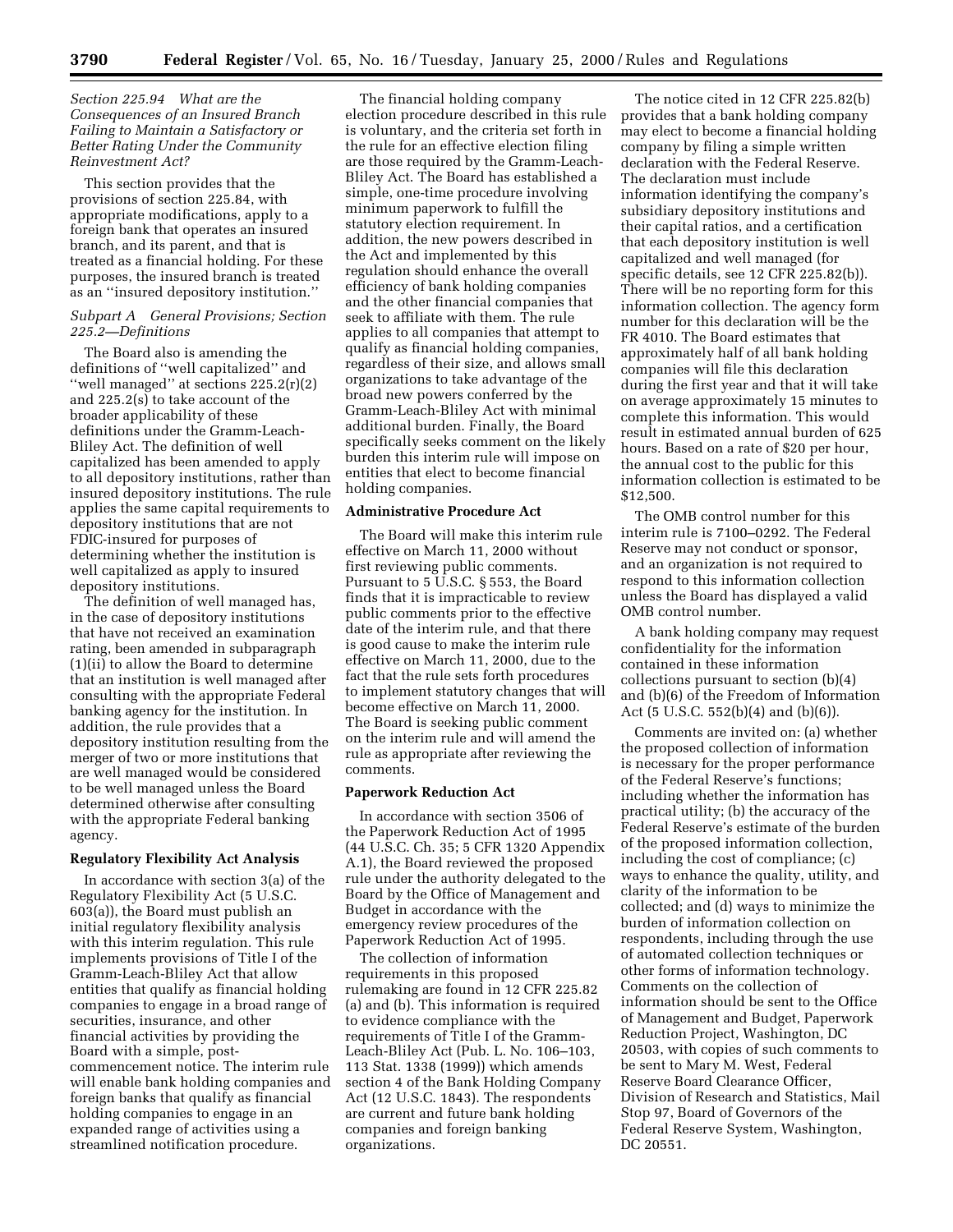### **List of Subjects in 12 CFR Part 225**

Administrative practice and procedure, Banks, Banking, Federal Reserve System, Holding companies, Reporting and recordkeeping requirements, Securities.

For the reasons set out in the preamble, the Board amends 12 CFR part 225 as follows:

# **PART 225—BANK HOLDING COMPANY AND CHANGE IN BANK CONTROL (REGULATION Y)**

1. The authority citation for part 225 continues to read as follows:

**Authority:** 12 U.S.C. 1817(j)(13), 1818, 1828(o), 1831(i), 1831p–1, 1843(c)(8), 1844(b), 1972(l), 3106, 3108, 3310, 3331– 3351, 3907, and 3909.

2. Section 225.2(r)(2) and (s) are revised to read as follows:

#### **§ 225.2 Definitions.**

\* \* \* \* \*

(r) \* \* \* (2) *Insured and uninsured depository institutions—* (i) *Insured depository institution.* In the case of an insured depository institution, ''well capitalized'' means that the institution has and maintains at least the capital levels required to be well capitalized under the capital adequacy regulations or guidelines applicable to the institution that have been adopted by the appropriate Federal banking agency for the institution under section 38 of the Federal Deposit Insurance Act (12 U.S.C. 1831o).

(ii) *Uninsured depository institution.* In the case of a depository institution the deposits of which are not insured by the Federal Deposit Insurance Corporation, ''well capitalized'' means that the institution has and maintains at least the capital levels required for an insured depository institution to be well capitalized.

\* \* \* \* \* (s) *Well managed*—(1) *In general.* A company or depository institution is well managed if:

(i) At its most recent inspection or examination or subsequent review by the appropriate Federal banking agency for the company or institution, the company or institution received:

(A) At least a satisfactory composite rating; and

(B) At least a satisfactory rating for management and for compliance, if such a rating is given; or

(ii) In the case of a company or depository institution that has not received an examination rating, the Board has determined, after a review of managerial and other resources of the

company or depository institution and after consulting the appropriate Federal banking agency for the institution, that the company or institution is well managed.

(2) *Merged institutions.* A depository institution that results from the merger of two or more depository institutions that are well managed shall be considered to be well managed unless the Board determines otherwise after consulting with the appropriate Federal banking agency for each depository institution involved in the merger.

(3) *Foreign banking organizations.* Except as otherwise provided in this part, a foreign banking organization shall qualify under this paragraph(s) if the combined operations of the foreign banking organization in the United States have received at least a satisfactory composite rating at the most recent annual assessment.

3. A new Subpart I is added after Subpart H to read as follows:

# **Subpart I—Financial Holding Companies**

- 225.81 What is a financial holding company?
- 225.82 How does a company elect to become a financial holding company?
- 225.83 What are the consequences of failing to continue to meet applicable capital and management requirements?
- 225.84 What are the consequences of failing to maintain a satisfactory or better rating under the Community Reinvestment Act at all insured depository institution subsidiaries?
- 225.90 What are the requirements for a foreign bank to be treated as a financial holding company?
- 225.91 How may a foreign bank elect to be treated as a financial holding company?
- 225.92 How does an election by a foreign bank become effective?
- 225.93 What are the consequences of a foreign bank failing to continue to meet applicable capital and management requirements?
- 225.94 What are the consequences of an insured branch failing to maintain a satisfactory or better rating under the Community Reinvestment Act?

## **Subpart I—Financial Holding Companies**

## **§ 225.81 What is a financial holding company?**

(a) *Definition.* A financial holding company is a bank holding company that meets the requirements of this section.

(b) *Requirements to be a financial holding company.* In order to be a financial holding company:

(1) All depository institutions controlled by the bank holding company must be and remain well capitalized;

(2) All depository institutions controlled by the bank holding company must be and remain well managed; and

(3) The bank holding company must have made an effective election to become a financial holding company.

(c) *Requirements for foreign banks that are or are owned by bank holding companies*—(1) *Foreign banks with U.S. branches or agencies.* A foreign bank that is a bank holding company and that operates a branch or agency or owns or controls a commercial lending company in the United States must comply with the requirements of this section, § 225.82 and §§ 225.90 through 225.93 in order to be a financial holding company.

(2) *Bank holding companies that own foreign banks with U.S. branches or agencies.* A bank holding company that owns a foreign bank that operates a branch or agency or owns or controls a commercial lending company in the United States must comply with the requirements of this section and § 225.82, and the foreign bank must comply with §§ 225.90 through 225.93 in order for the company to be a financial holding company.

#### **§ 225.82 How does a company elect to become a financial holding company?**

(a) *Filing requirement.* A bank holding company may elect to become a financial holding company by filing a written declaration with the appropriate Federal Reserve Bank.

(b) *Contents of declaration.* The declaration must:

(1) State that the bank holding company elects to be a financial holding company;

(2) Provide the name and head office address of the company and of each depository institution controlled by the company;

(3) Certify that all depository institutions controlled by the company are well capitalized as of the date the company files its election;

(4) Provide the capital ratios for all relevant capital measures (as defined in section 38 of the Federal Deposit Insurance Act) as of the close of the previous quarter for each depository institution controlled by the company on the date the company files its election; and

(5) Certify that all depository institutions controlled by the company are well managed as of the date the company files its election.

(c) *Under what circumstances will the Board find an election to be ineffective?* An election to become a financial holding company shall not be effective if, during the period provided in paragraph (f) of this section, the Board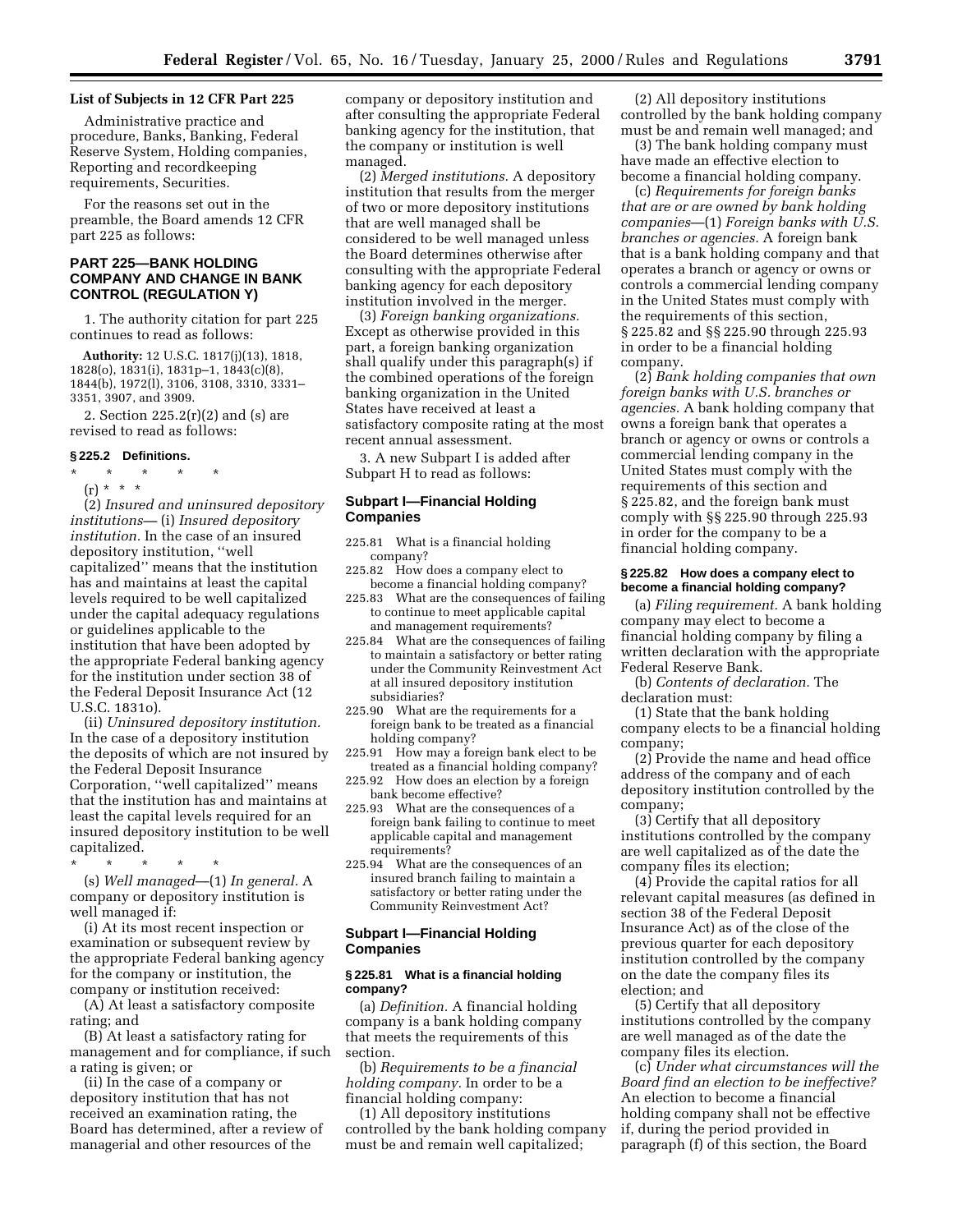finds that as of the date the election is received by the appropriate Federal Reserve Bank:

(1) Any insured depository institution controlled by the bank holding company (except an institution excluded under paragraph (e) of this section) has not achieved at least a rating of ''satisfactory record of meeting community credit needs'' under the Community Reinvestment Act at the institution's most recent examination; or

(2) Any depository institution controlled by the bank holding company is not both well capitalized and well managed.

(d) *May the Board impose supervisory limits on financial holding companies?* The Board may, in the exercise of its supervisory authority, restrict or limit the commencement or conduct of additional activities or acquisitions of a financial holding company, or take other appropriate action, if the Board finds that the financial holding company does not have the financial resources, including capital resources, or managerial resources to engage in activities, make acquisitions, or retain ownership of companies permitted for financial holding companies.

(e) *How is CRA performance of recently acquired insured depository institutions considered?* An insured depository institution will be excluded for purposes of the review of CRA ratings described in paragraph (c)(1) of this section if:

(1) The bank holding company acquired the insured depository institution during the 12-month period preceding the filing of an election under paragraph (a) of this section;

(2) The bank holding company has submitted an affirmative plan to the appropriate Federal banking agency for the institution to take actions necessary for the institution to achieve at least a rating of ''satisfactory record of meeting community credit needs'' under the Community Reinvestment Act at the next examination of the institution; and

(3) The appropriate Federal banking agency for the institution has accepted that plan.

(f) *When is an election effective?* (1) *In general.* An election described in paragraph (a) of this section is effective on the 31st day after the date that the election was received by the appropriate Federal Reserve Bank, unless the Board notifies the bank holding company prior to that time that the election is ineffective.

(2) *Earlier notification that an election is effective.* The Board or the appropriate Federal Reserve Bank may notify a bank holding company that its election to become a financial holding

company is effective prior to the 31st day after the election was filed with the appropriate Federal Reserve Bank. Such a notification must be in writing.

#### **§ 225.83 What are the consequences of failing to continue to meet applicable capital and management requirements?**

(a) *Notice by the Board.* If the Board finds that any depository institution controlled by a financial holding company ceases to be well capitalized or well managed, the Board will notify the company in writing that it is not in compliance with the applicable requirement(s) for a financial holding company and identify the areas of noncompliance.

(b) *Notification by a financial holding company required.* Promptly upon becoming aware that any depository institution controlled by the financial holding company has ceased to be well capitalized or well managed, the company must notify the Board and identify the depository institution involved and the area of noncompliance.

(c) *Execution of agreement acceptable to the Board*—(1) *Agreement required; time period.* Within 45 days after receiving a notice under paragraph (a) of this section, the company must execute an agreement acceptable to the Board to comply with all applicable capital and management requirements.

(2) *Extension of time for executing agreement.* Upon request by a company, the Board may extend the 45-day period under paragraph (c)(1) of this section if the Board determines that granting additional time is appropriate under the circumstances. A request by a company for additional time must include an explanation of why an extension is necessary.

(3) *Agreement requirements.* An agreement required by paragraph (c)(1) of this section to correct a capital or management deficiency must:

(i) Explain the specific actions that the company will take to correct all areas of noncompliance;

(ii) Provide a schedule within which each action will be taken;

(iii) Provide any other information that the Board may require; and

(iv) Be acceptable to the Board.

(d) *Limitations during period of noncompliance.* Until the Board determines that a company has corrected the conditions described in a notice under paragraph (a) of this section:

(1) The Board may impose any limitations or conditions on the conduct or activities of the company or any of its affiliates as the Board finds to be appropriate and consistent with the

purposes of the Bank Holding Company Act; and

(2) The company and its affiliates may not engage in any additional activity or acquire control or shares of any company under section 4(k) of the Bank Holding Company Act without prior approval from the Board.

(e) *Consequences of failure to correct conditions within 180 days*—(1) *Divestiture of depository institutions.* If a company does not correct the conditions described in a notice under paragraph (a) of this section within 180 days of receipt of the notice or such additional time as the Board may permit, the Board may order the company to divest ownership or control of any depository institution owned or controlled by the company. Such divestiture must be done in accordance with the terms and conditions established by the Board.

(2) *Alternative method of complying with a divestiture order.* A company may comply with an order issued under paragraph (e)(1) of this section by ceasing to engage (both directly and through any subsidiary that is not a depository institution or a subsidiary of a depository institution) in all activities that are not permissible for a bank holding company to conduct under section 4(c)(8) of the Bank Holding Company Act. The termination of activities must be done within the time period referred to in paragraph (e)(1) of this section and subject to terms and conditions acceptable to the Board.

(f) *Consultation with other agencies.* In taking any action under this section, the Board will consult with the relevant Federal and state regulatory authorities.

#### **§ 225.84 What are the consequences of failing to maintain a satisfactory or better rating under the Community Reinvestment Act at all insured depository institution subsidiaries?**

(a) *Limitations on activities*—(1) *In general.* Upon receiving a notice regarding performance under the Community Reinvestment Act in accordance with paragraph (a)(2) of this section, a financial holding company may not:

(i) Commence any additional activity under subsection  $4(k)$  or  $4(n)$  of the Bank Holding Company Act; or

(ii) Directly or indirectly acquire control of a company engaged in any activity under subsections 4(k) or 4(n) of the Bank Holding Company Act.

(2) *Notification.* A financial holding company receives notice for purposes of this paragraph at the time that the appropriate Federal banking agency for any insured depository institution controlled by the company or the Board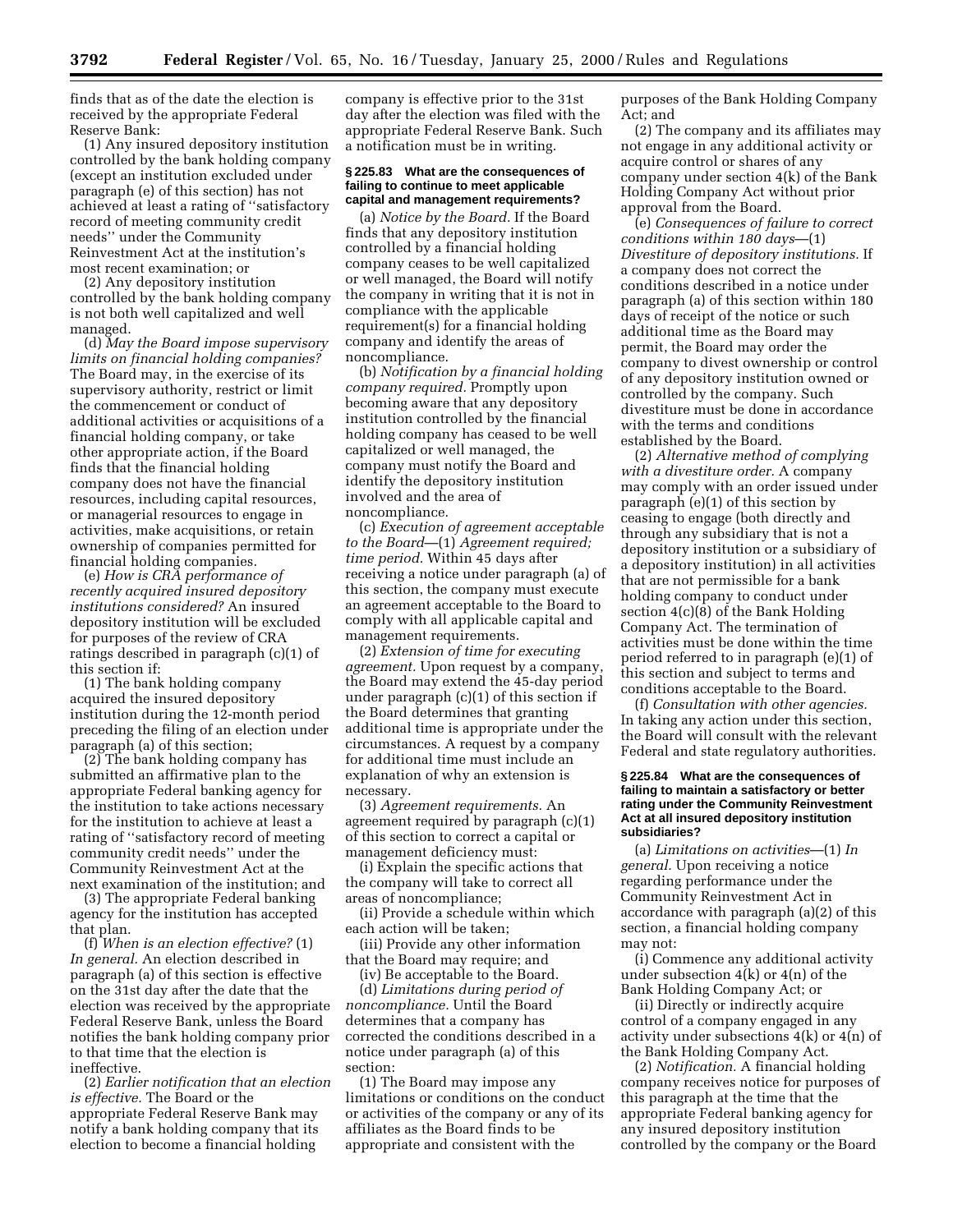provides notice to the institution or company that the institution has received a rating of ''needs to improve record of meeting community credit needs'' or ''substantial noncompliance in meeting community credit needs'' in the institution's most recent examination under the Community Reinvestment Act.

(b) *Exception for certain activities*— (1) *Continuation of investment activities.* The prohibition in paragraph (a) of this section does not prevent a financial holding company from continuing to make investments in the ordinary course of conducting investment activities under section  $4(k)(4)(H)$  or insurance company investment activities under section 4(k)(4)(I) of the Bank Holding Company Act if:

(i) The financial holding company lawfully was a financial holding company and commenced the investment activity under section 4(k)(4)(H) or the insurance company investment activities under section 4(k)(4)(I) prior to the time that an insured depository institution controlled by the financial holding company received a rating below ''satisfactory record of meeting community credit needs'' under the Community Reinvestment Act; and (ii) The Board has not, in the exercise of its supervisory authority, advised the financial holding company that these activities must be restricted.

(2) *Activities that are closely related to banking.* The prohibition in paragraph (a) of this section does not prevent a financial holding company from commencing any additional activity or acquiring control of a company engaged in any activity under section 4(c) of the Bank Holding Company Act, if the company complies with the notice, approval, and other requirements under that section and section 4(j).

(c) *Duration of prohibitions.* The prohibitions described in paragraph (a) of this section shall continue in effect until such time as each insured depository institution controlled by the financial holding company has achieved at least a rating of ''satisfactory record of meeting community credit needs'' under the Community Reinvestment Act at the most recent examination of the institution.

#### **§ 225.90 What are the requirements for a foreign bank to be treated as a financial holding company?**

(a) *Foreign banks as financial holding companies.* A foreign bank that operates a branch or agency or owns or controls a commercial lending company in the

United States, and any company that owns or controls such a foreign bank, will be treated as a financial holding company if:

(1) The foreign bank is and remains well capitalized and well managed; and (2) The foreign bank, or the company that owns the foreign bank, has made an effective election to be treated as a financial holding company under this subpart.

(b) *Standards for ''well capitalized.''* A foreign bank will be considered ''well capitalized'' if either:

 $(1)(i)$  Its home country supervisor, as defined in § 211.21 of the Board's Regulation K (12 CFR 211.21), has adopted risk-based capital standards consistent with the Capital Accord of the Basel Committee on Banking Supervision (Basel Accord);

(ii) The foreign bank maintains a Tier 1 capital to total risk-based assets ratio of 6 percent and a total capital to total risk-based assets ratio of 10 percent, as calculated under its home country standard;

(iii) The foreign bank maintains a Tier 1 capital to total assets leverage ratio of at least 3 percent; and

(iv) The Board determines that the foreign bank's capital is comparable to the capital required for a U.S. bank owned by a financial holding company; or

(2) The foreign bank has obtained a determination from the Board under § 225.91(c) that the foreign bank's capital is otherwise comparable to the capital that would be required of a U.S. bank owned by a financial holding company.

(c) *Standards for ''well managed.''* A foreign bank will be considered ''well managed'' if:

(1) Each of the U.S. branches, agencies, and commercial lending subsidiaries of the foreign bank has received at least a satisfactory composite rating at its most recent assessment;

(2) The home country supervisor of the foreign bank considers the overall operations of the foreign bank to be satisfactory or better; and

(3) The Board determines that the management of the foreign bank meets standards comparable to those required of a U.S. bank owned by a financial holding company.

#### **§ 225.91 How may a foreign bank elect to be treated as a financial holding company?**

(a) *Filing requirement.* A foreign bank that operates a branch or agency or owns or controls a commercial lending company in the United States, or a company that owns or controls such a foreign bank, may elect to be treated as a financial holding company by filing a

written declaration with the appropriate Reserve Bank.

(b) *Contents of declaration.* The declaration must:

(1) State that the foreign bank or the company elects to be treated as a financial holding company;

(2) Provide the risk-based and leverage capital ratios of the foreign bank as of the close of the most recent quarter and as of the close of the most recent audited reporting period;

(3) Certify that the foreign bank meets the standards of well capitalized set out in § 225.90(b)(1)(i),(ii) and (iii) or § 225.90(b)(2) as of the date the foreign bank or company files its election; and

(4) Certify that the foreign bank is well managed as defined in § 225.90(c)(1) and (2) as of the date the foreign bank or company files its election.

(c) *Pre-clearance process.* Before filing an election to be treated as a financial holding company, a foreign bank or company may file a request for review of its qualifications to be treated as a financial holding company. The Board will endeavor to make a determination on such requests within 30 days of receipt.

#### **§ 225.92 How does an election by a foreign bank become effective?**

(a) *In general.* An election filed by a foreign bank or company under § 225.91 will not be effective unless the Board determines that—

(1) The foreign bank is well capitalized and well managed; and

(2) In the case of a foreign bank that operates a branch in the United States that is insured by the Federal Deposit Insurance Corporation, the branch has received at its most recent examination a rating of ''satisfactory record of meeting community credit needs'' or better under the Community Reinvestment Act.

(b) *Factors used in the Board's determination regarding comparability of capital and management.* In determining whether a foreign bank is well capitalized and well managed in accordance with comparable capital and management standards, the Board will give due regard to national treatment and equality of competitive opportunity. In this regard, the Board may take into account the foreign bank's composition of capital, accounting standards, longterm debt ratings, reliance on government support to meet capital requirements, the extent to which the foreign bank is subject to comprehensive consolidated supervision, and other factors that may affect analysis of capital and management. The Board will consult